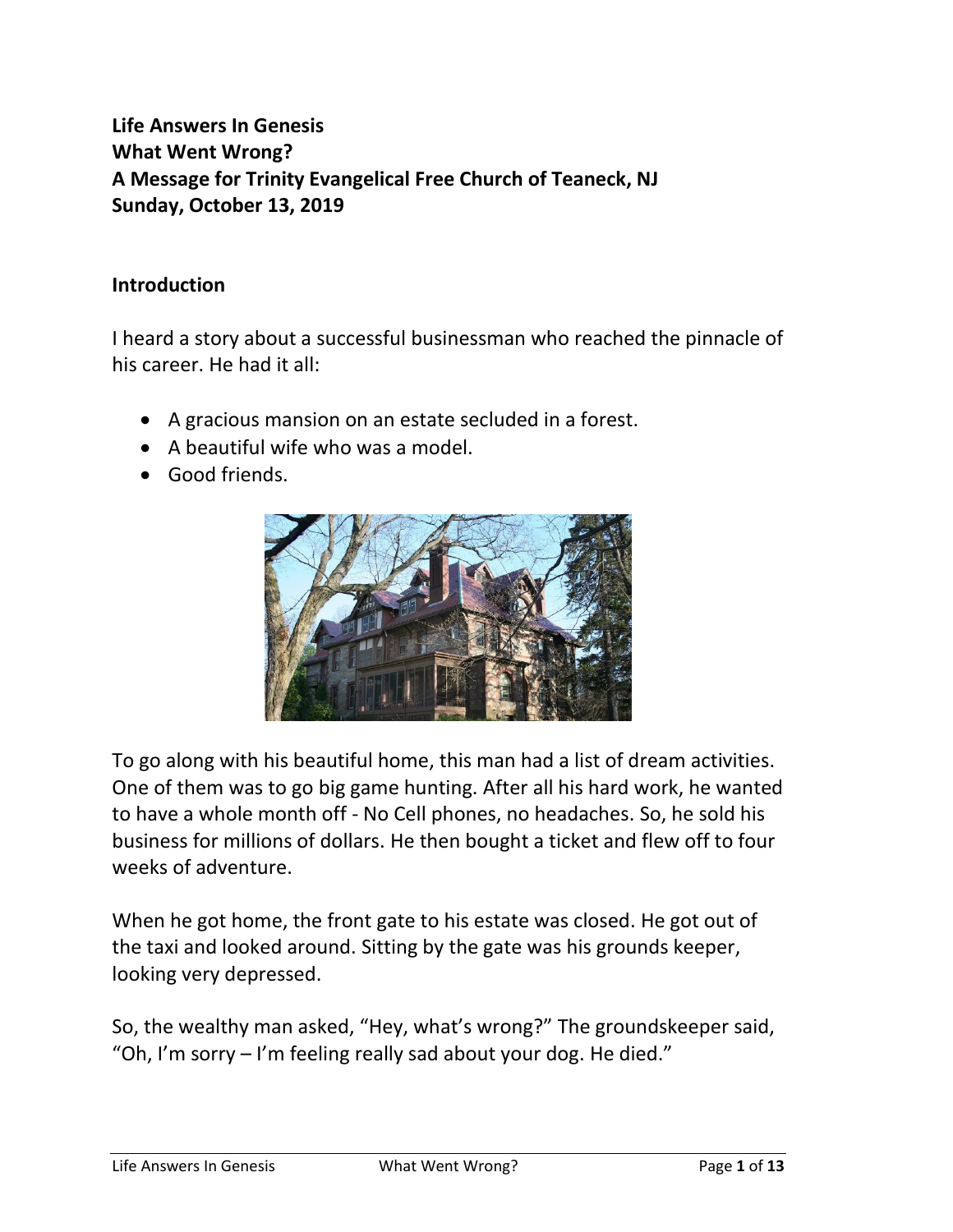"You mean, Max, my prize-winning Siberian husky is dead? He looked very healthy when I left – what happened?"

"Well, we're not sure", said the groundskeeper, "but we think he got into some rotten meat."

"Since when do we leave rotten meat lying around?"

"Well, from the dead horse."

"My thoroughbred racehorse died?"

"Oh, we tried to save him, but the flames from the barn were so hot, we just couldn't get in. Then the roof caved in and it was all over."

"My barn burned down. How did that happen?"

"Well, again, we're not sure, but we think it was the sparks from the house."

"The sparks from the house? You mean, my house was on fire?"

"Oh, yeah", said the groundskeeper. "Someone knocked over a candlestick, and it got into the curtains, and before we knew it, the whole thing was a pile of smoking rubble.

"Who was using candles in the middle of Summer?"

"It was for your mother's funeral."

"My mother's dead?"

"That's right. When she heard how your wife ran off with your best friend, and how they cleaned out all your bank accounts, she just put her hand over her heart and keeled right over."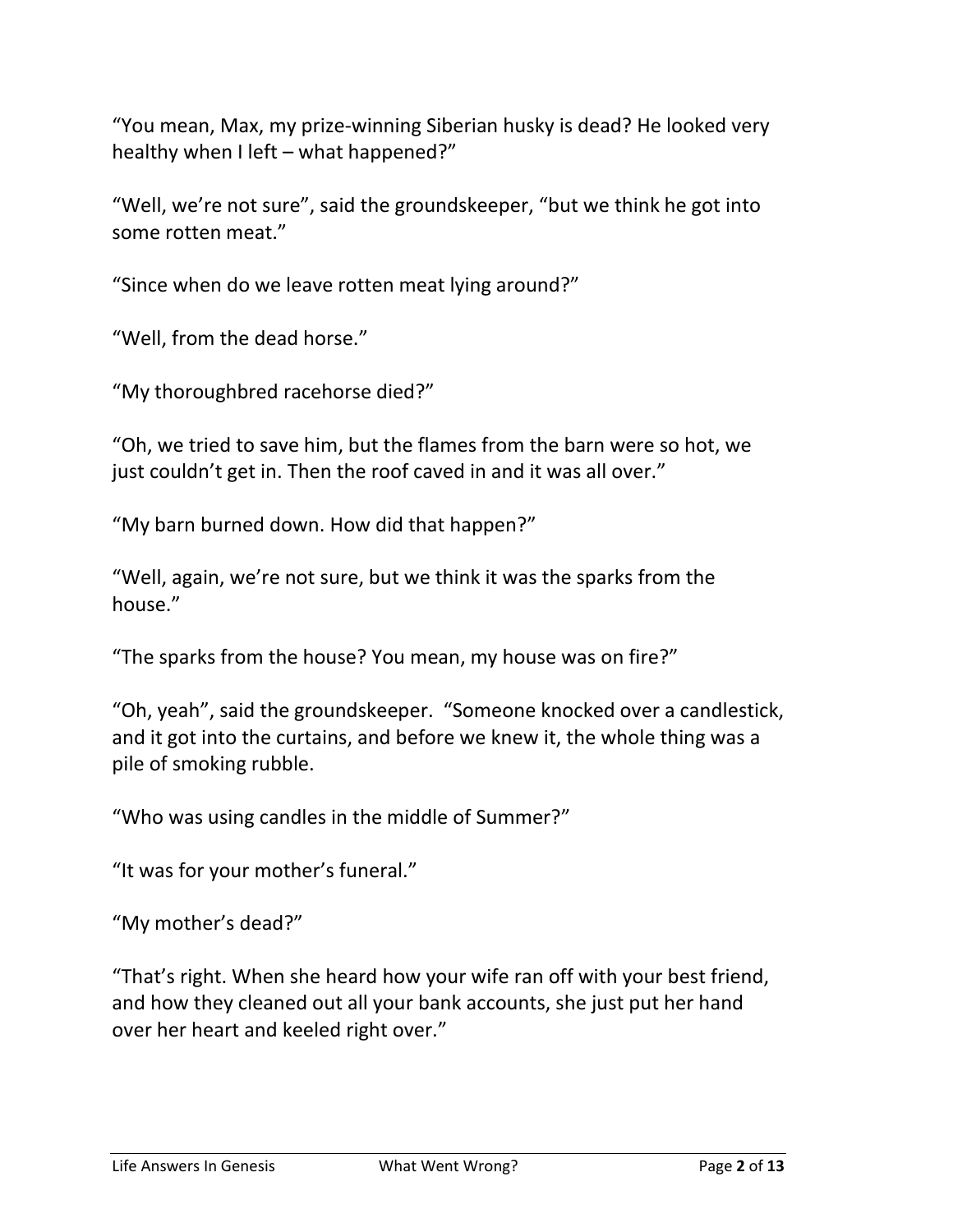The (previously) wealthy man reflected for a bit and said, "So, everyone I care about has either left me or is dead. Everything I own has been destroyed. All my riches are gone. I have nothing. Is there anything else I should to know about?"

The groundskeeper thought for a second. "Did I tell you your dog died?"

Now, this is an old story, but it's not completely outlandish. One minute, a man has everything. The next, it's all ashes.



For the last few weeks, we've been in in our series, "Life Answers in Genesis." We've found that you can learn amazing answers to life's questions by just opening the book of Genesis and reading the first few chapters. Here's one question that stands out in life.

What went wrong?

We all like it when life goes well. But, why does life sometimes go wrong? -*In some cases, very wrong.*

People are concerned about lots of things. You've all seen the lists. Here's one from the Gallup Poll Organization:

- The Economy
- The government/Poor leadership
- Hatred/Violence/War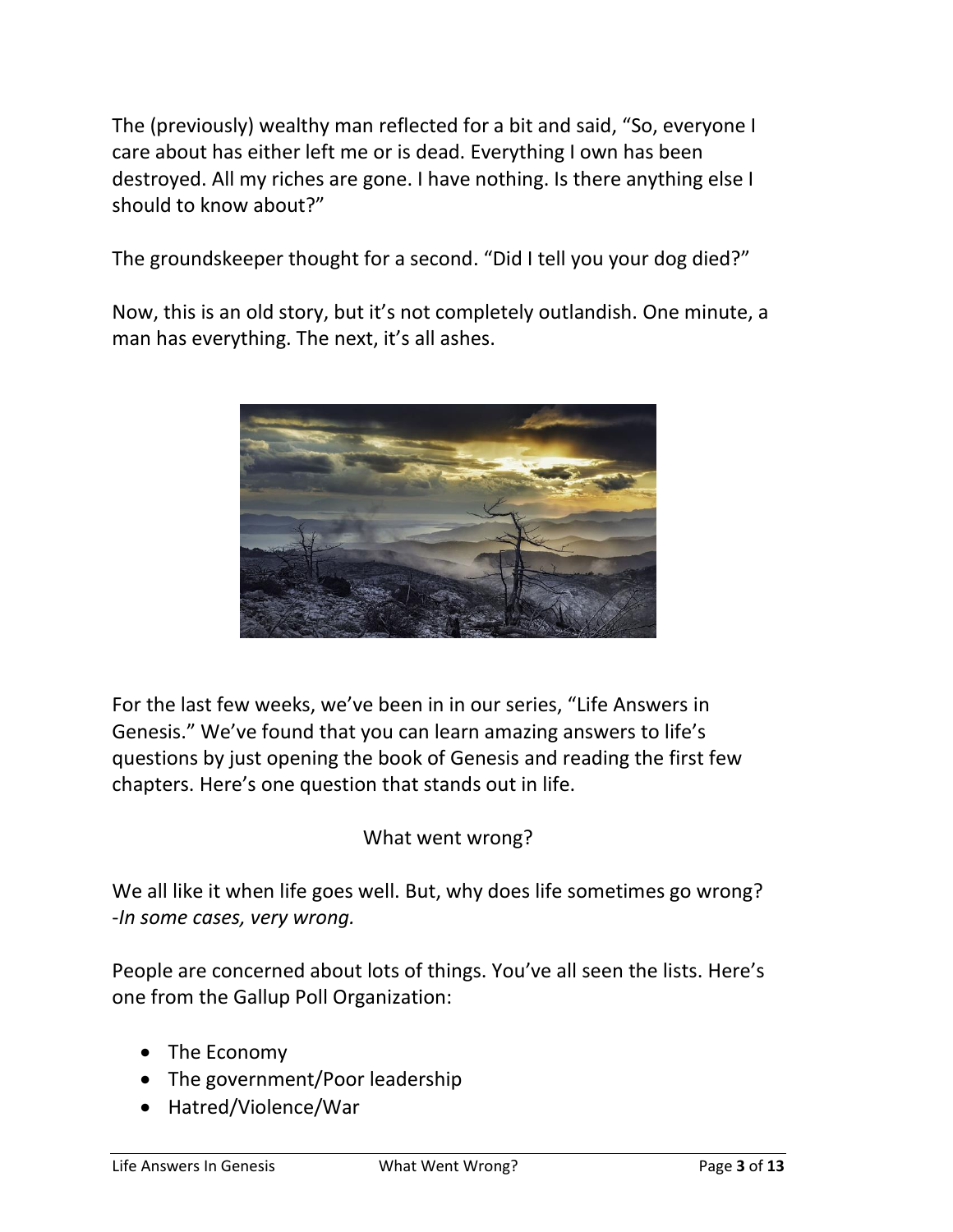- Environment/Pollution
- Healthcare

(from https://news.gallup.com/poll/1675/most-important-problem.aspx)

And once you understand what went wrong, a second question comes up.

How do we fix it?

What went wrong? How do we fix it? Here's an important point: Every religion and every world view must attempt to answer these questions. The way that the Bible answers them makes Christianity unique in all the world. We are unlike any other religion or world view. We've looked at different reasons for that in our series. Today, we'll learn more.

As we've opened the book of Genesis, we've seen God creating everything: The heavens and the earth, and all the living things on the earth. Then, God creates Humans, Adam and Eve, and places them in a beautiful garden.

Everything was perfect. Today though, things don't look so perfect.

So, let's begin.

## **I. What went wrong?**

1 Now the serpent was more crafty than any of the wild animals the Lord God had made. He said to the woman… (Genesis 3:1)

What's going on here? First, the first humans, Adam and Eve, were confronted with a new voice. This particular voice is called the "serpent". The Bible scholars in the room know that he's later referred to with names like the Devil and Satan. Two sessions from now, we'll spend some time looking at the Devil in detail. For now, we'll lump him into a pile with what I've been calling the "other voices". To see why I'm doing this, let's quickly review some things we've learned by opening the Bible and reading in Genesis.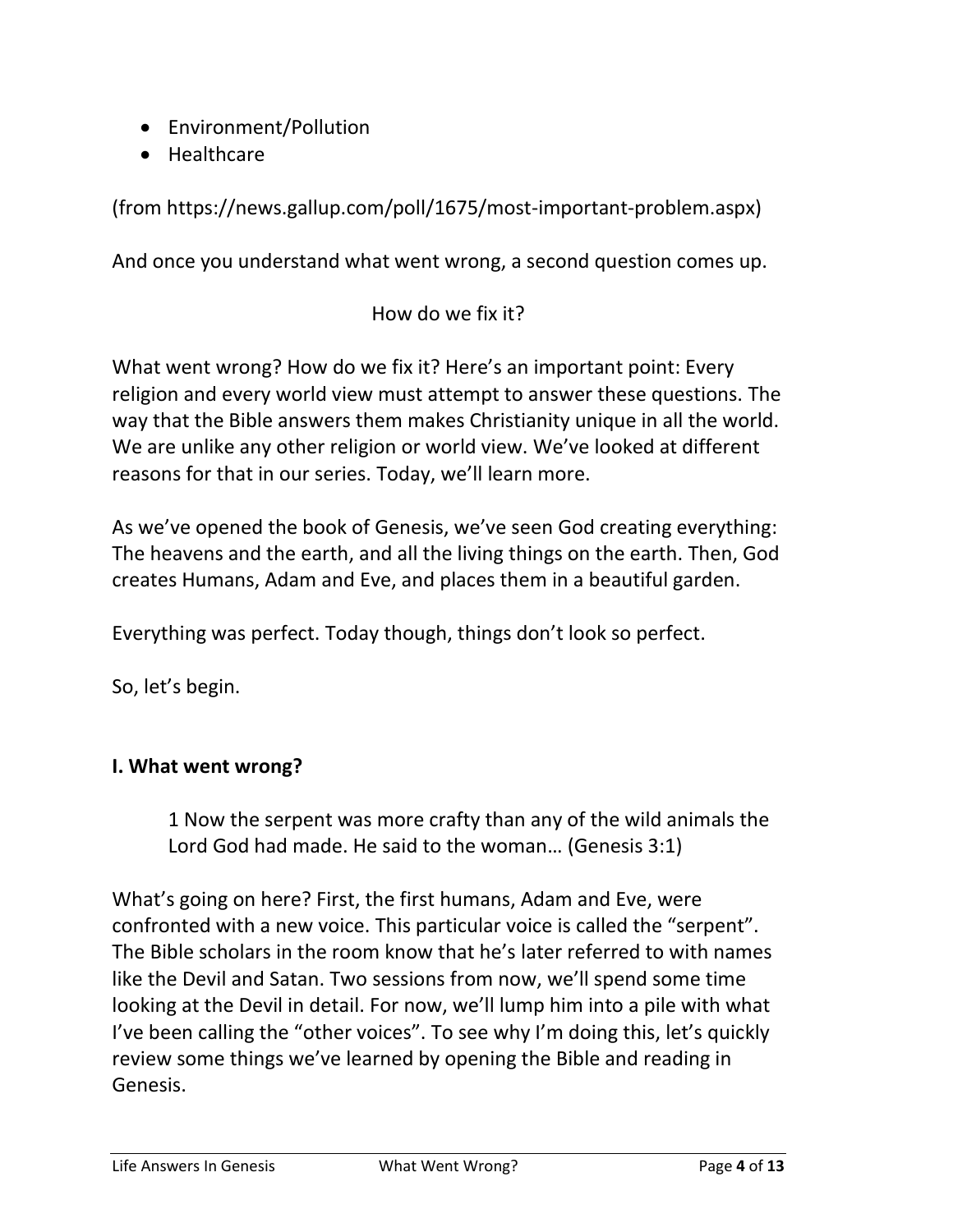We've learned:

- God is First.
- Since God is first, then his values are first.
	- o His values should displace our values.
- God expresses his values (among other ways) with words.
- His most important words are recorded in the Bible.

Let's look at what's happening in Genesis 3 with this in mind. We have this new voice, the Serpent, the Devil. He has some bad intentions - He wants to cause problems. How does he do this? *He does this by striking up a conversation with the first humans.*

Let's read that verse again.

Now the serpent was more crafty than any of the wild animals the Lord God had made. *He said to the woman,*

Here's a very important principle:

- God expresses his values with words.
- The other voices express their values with words.
	- o *That is their greatest power.*
	- o *Their power isn't in magic or supernatural abilities.*
	- o *The power of the other voices is their words.*

Knowing this, let's see what the Serpent has to say. What are his words? Let's looks at the second half of Genesis 3:1.

"Did God really say, 'You must not eat from any tree in the garden'? (Genesis 3:1 b)

Look especially at the first 4 words: "Did God really say…"

Why did he start that way? We don't know for certain but let me suggest two possibilities. First, the Serpent could be saying that God doesn't have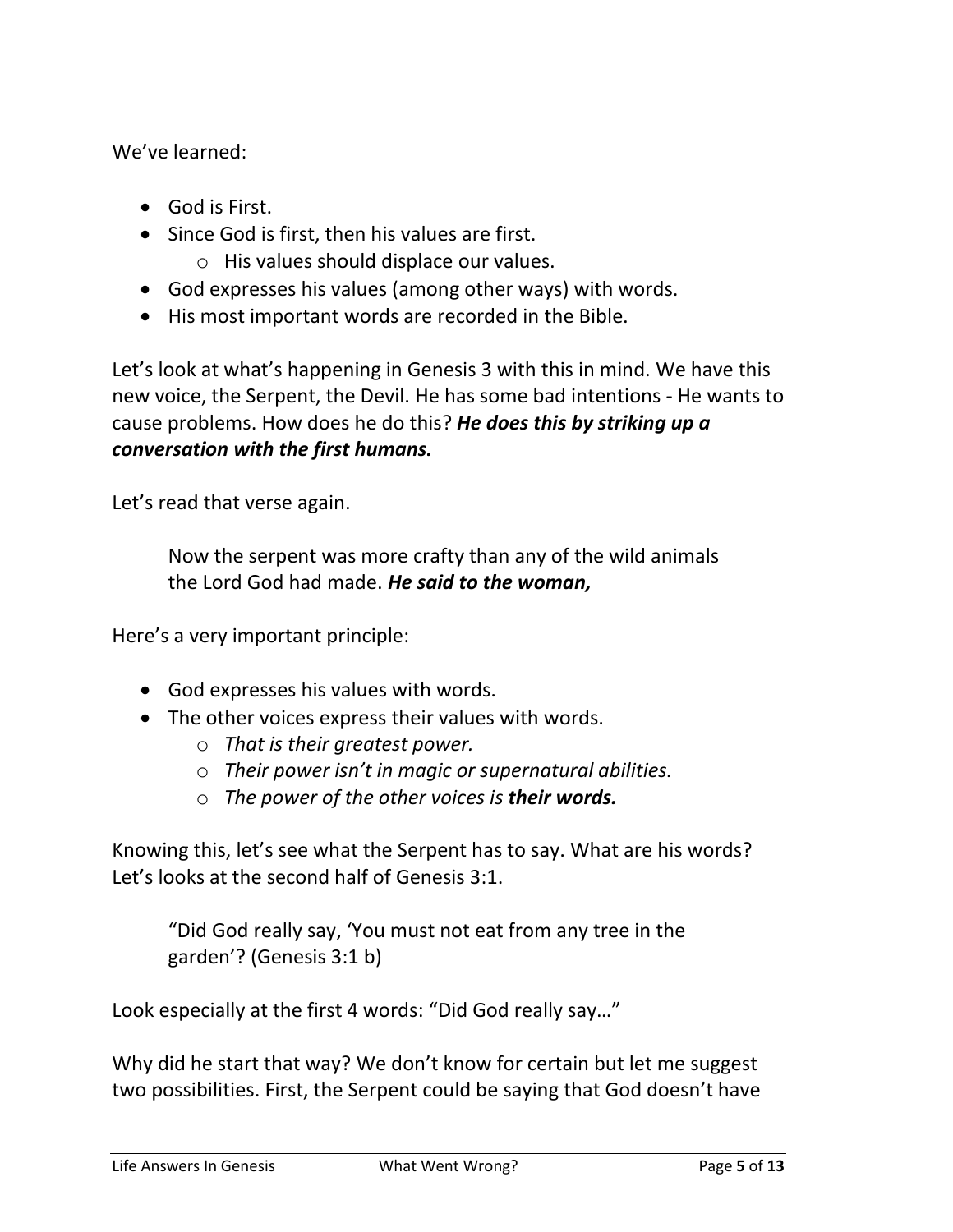the ability to get his words across accurately. In this case, he's saying something like, "perhaps those aren't the words God spoke. How can you be sure?

That's certainly a challenge we often hear today about God's word, the Bible. For example, the Bible was written long ago. We get our copies today because lots of people copied the words by hand. Some would suggest that the copiers got it wrong. Maybe they got it wrong a lot.

Well, we have abundant evidence that the copiers got it right. We have copies of the Scriptures from centuries ago. A few weeks back we spoke about the Dead Sea scrolls, a collection of such ancient writings. When we compare the ancient copies to our current copies, they match with an extremely high level of accuracy. So, the idea that we aren't reading the original words is a bad challenge. However, the challenge has existed from the days of the Garden, so it's not surprising that is never seems to go away, no matter how much evidence we collect that proves it wrong.

The second possibility for the Devil's choice of these words could be a challenge as to whether the words of God are *reasonable.* Reading Genesis 3:1 once again, "Did God really say, 'You must not eat from any tree in the garden'?" In this case, the Serpent is saying, "Wow! Look at all this wonderful food - Is God saying you can't eat any of it?"

Understand what the Devil is suggesting there. *He's suggesting that God is unreasonable.* If God created a beautiful garden full of wonderful food and told Adam and Eve they weren't allowed to eat any of it, that might appear to be odd. But, what did he really say?

16 And the Lord God commanded the man, "You are free to eat from any tree in the garden; 17 but you must not eat from the tree of the knowledge of good and evil, for when you eat from it you will certainly die." (Genesis 2:16-17)

So, it turns out that God gave Adam and Eve the freedom to eat anything they wanted form the garden - Except from the tree of the knowledge of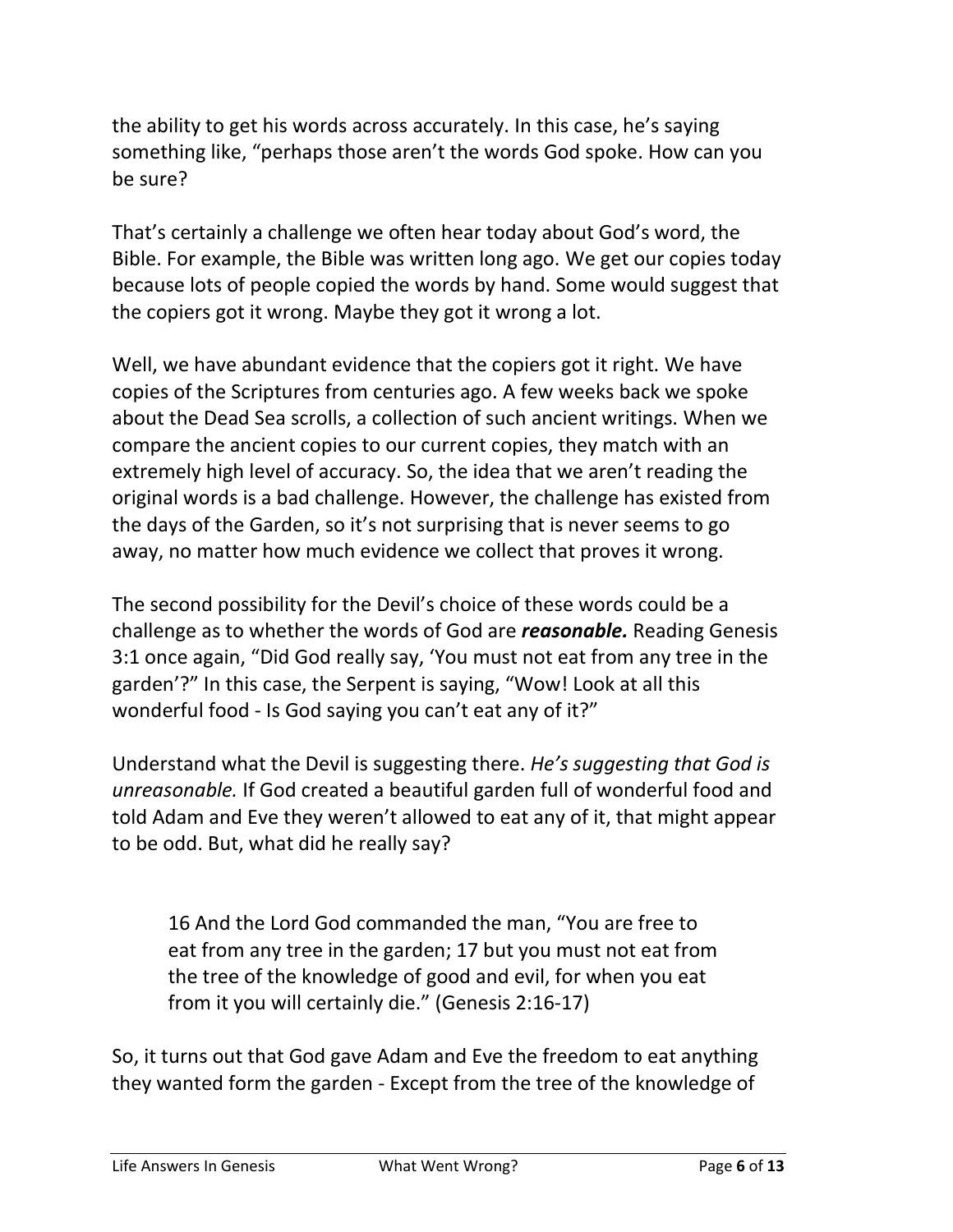good and evil. God warned Adam that they were not to eat from that tree, or they would die.

Let's be clear about something here. The Devil was lying. Here's what Jesus says about him:

...When he lies, he speaks his native language, for he is a liar and the father of lies. John 8:44 (b)

Let's hold onto that - We'll get back to it in a moment. How does Eve react to this? Let's read on in Genesis 3.

2 The woman said to the serpent, "We may eat fruit from the trees in the garden, 3 but God did say, 'You must not eat fruit from the tree that is in the middle of the garden, and you must not touch it, or you will die.'" (Genesis 3:2-3)

So, Eve starts off well. She tells the Devil that yes, God has allowed them to eat from any tree except the tree of the knowledge of good and evil. But she gets one thing wrong. She adds something to the clear words of God. God said don't eat from the tree of good and evil. Eve said, "don't eat, *and don't touch."* That's not what God said.

We spoke a few sessions back about the importance of God's word. In that session, we learned that we need to listen to it. *And, we need to remember it.* For fear of giving out the ending, let's say this story doesn't end well for Eve. She listened to God's word, *but she didn't do well on the remembering part.* This is a whole sermon, so for now, let's just say that adding to the clear Word of God doesn't help us to face temptation.

The Serpent continues the conversation. How does he react to Eve?

4 "You will not certainly die," the serpent said to the woman. 5 "For God knows that when you eat from it your eyes will be opened, and you will be like God, knowing good and evil."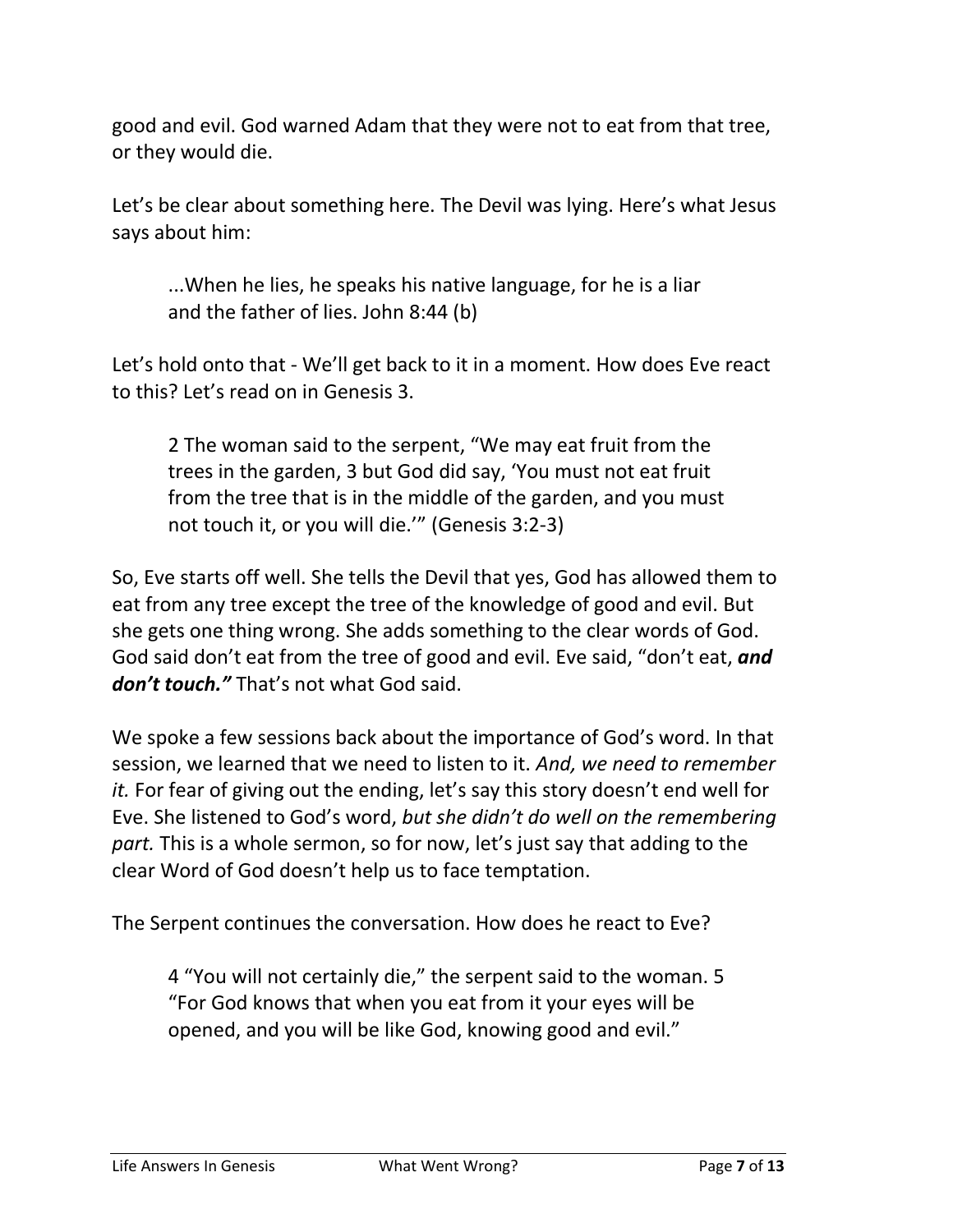Before we get into what the serpent said, let's talk about what he didn't say. He didn't say, "Oh, I'm sorry – I guess I was wrong about that. Why, I guess that God *does* accurately share his words."

This is how the Devil works. He tells lies. When his lies are exposed, he doesn't admit anything. He just moves on to other lies. That leaves lots of lies hanging around.

That's exactly what he does here. He tells another lie. In this case, God has used words to warn about danger. Eating from the wrong tree leads to death. *The Devil uses words in order to challenge God's words.* He says, "not going to happen."

Now, why would he tell this lie? Previously, he suggested that God didn't have the ability to accurately share his thoughts. He suggested that God was unreasonable. So, he used words to create doubt. He wanted Adam and Eve to doubt God's words. But, that wasn't enough. Now, he wants Adam and Eve to doubt God's *power*. God said something was going to happen. The Devil says it won't. He's suggesting God doesn't have the power to act on his words.

But even that's not enough for the Devil. There is one more temptation. Satan uses his words, his lies, to tempt Adam and Eve to doubt *God's character.* He says, "Hey, Adam and Eve – God's holding back on you. "If you eat that fruit, something wonderful will happen. *You'll be like God."* "God", the Devil says, "doesn't want that. He obviously doesn't have your best interest in mind."

And this was the temptation that led to Adam and Eve falling to the temptations of the Devil. I've spoken about this at other times, and I've called these temptations the three doubts of the enemy.

- Doubt God's Word.
- Doubt God's Power
- Doubt God's Character.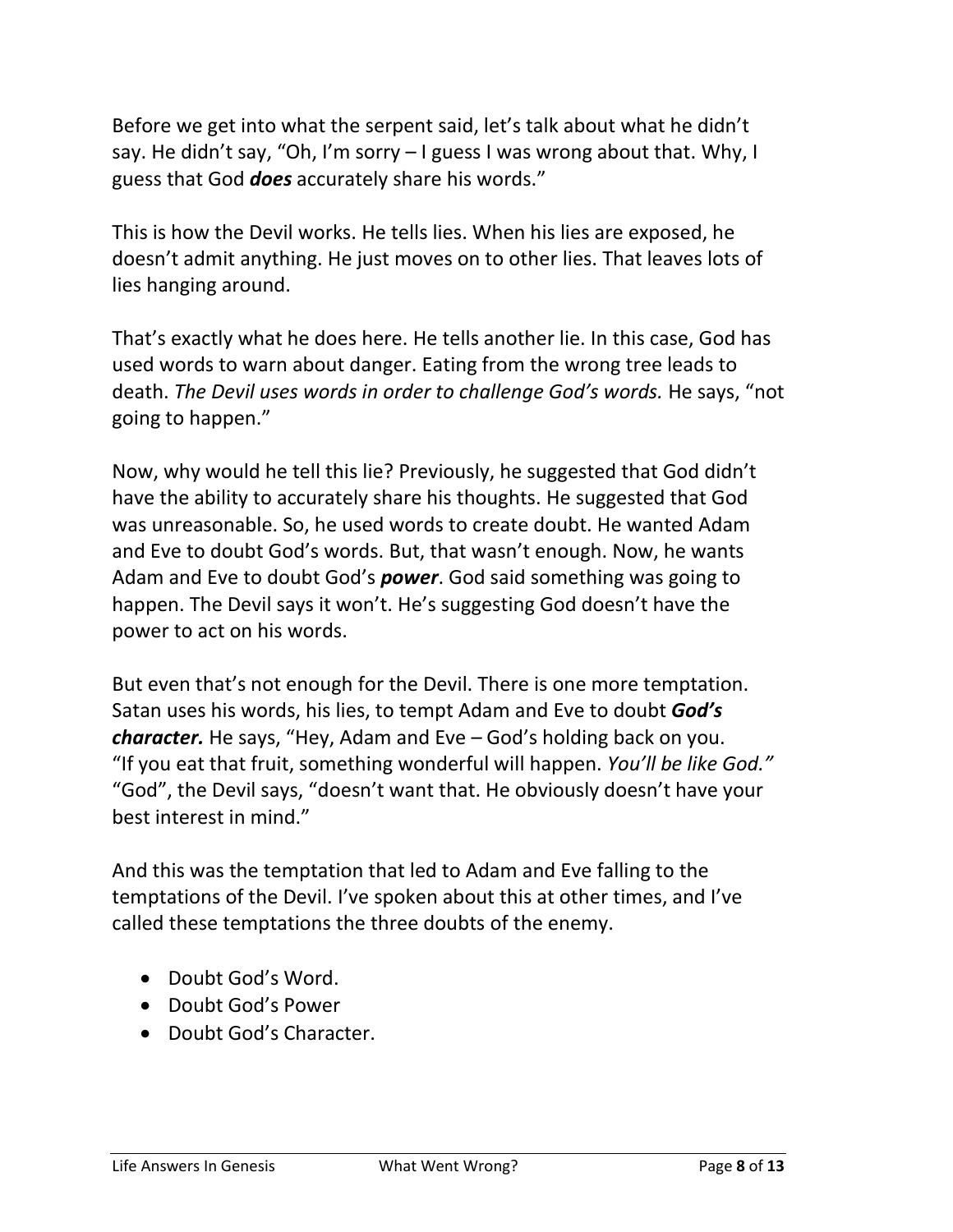The Devil and the world have been using these as the basis of temptation for centuries. We can meet the three doubts by remembering the fives sentences we've been discussing in our series.

- God is First.
- God is in control.
- God knows what he's doing.
- God is good.
- God cherishes me.

One way of looking at the temptation of Adam and Eve is to say that the Devil used words to make them doubt God's word and his power. In other words, the Devil is saying, "God doesn't' know what he's doing, and he isn't in control". When he used his words to make Adam and Eve doubt God's character, he was saying, "God doesn't cherish you, and God isn't good." Because they believed the lies of the Devil, the other voice, they stopped putting God first. They put themselves first. They tried to be God.

#### **Section Summary**

So, now we know what went wrong. God created a perfect world and gave it to us. Another voice came along. The voice told lies to Adam and Eve that made them doubt God. So, they put themselves first instead of God. This has led to a broken world, full of all the misery that humans have faced ever since the garden. This is how we have beautiful things one minute and ruins the next.

So, how do we go about fixing this?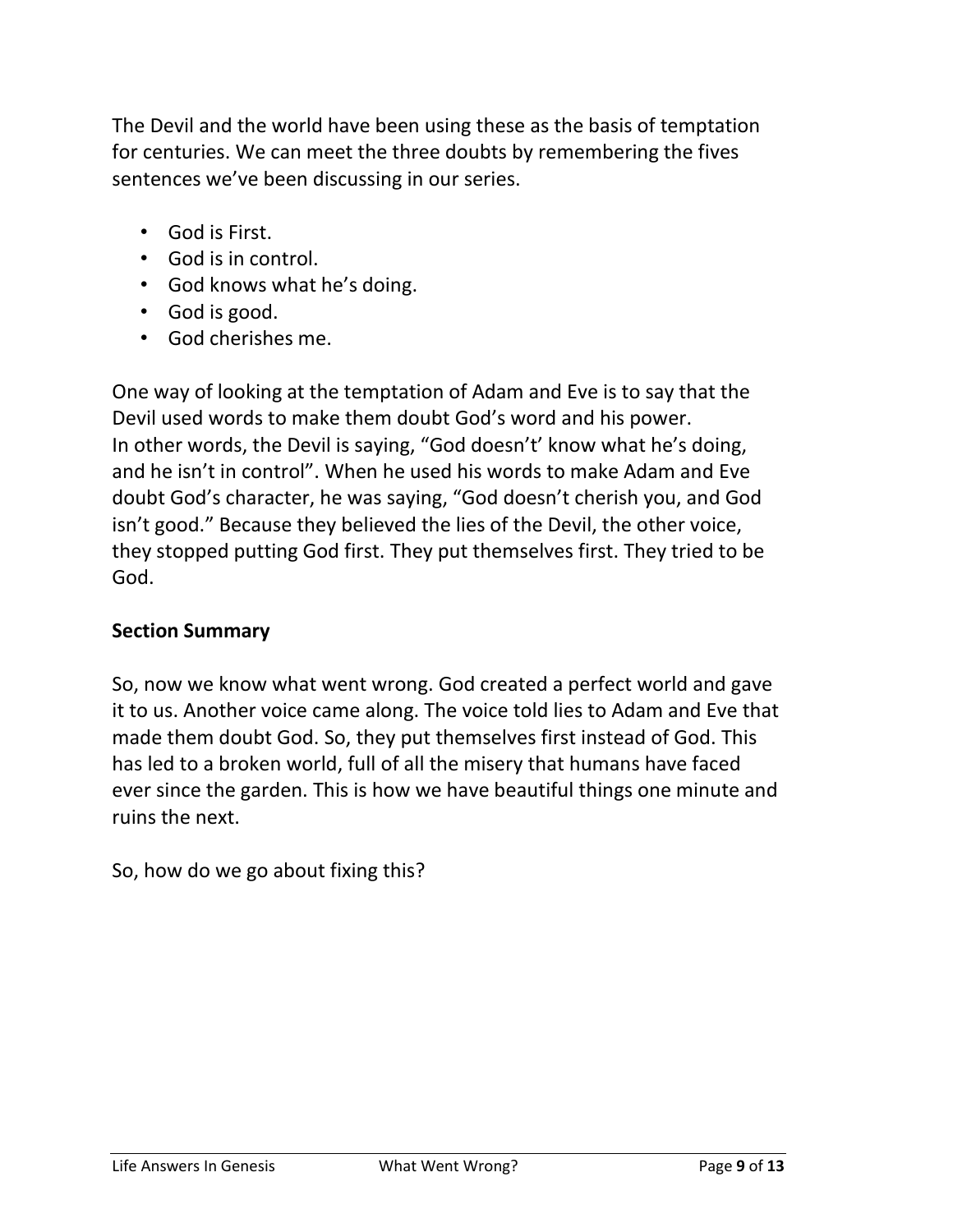## **II. How do we fix it?**

Well, we need to do all the things we've been talking about so far in our series:

- We need to put God First.
	- o Note: He's first, whether we think so or not.
- We need to put God's values first.
- We need to remind ourselves that God shares his values with words, and his most important words are found in the Bible.
	- o This is hard, because we are surrounded by other voices Voices that lie to us and tempt us.

These are the high-level goals. Let's talk about some steps to help us along the way. Something helpful is to know about the *wrong ways* of fixing things that humans have attempted. Let's learn about those by reading on in Genesis 3

6 When the woman saw that the fruit of the tree was good for food and pleasing to the eye, and also desirable for gaining wisdom, she took some and ate it. She also gave some to her husband, who was with her, and he ate it.

Adam and Eve lost faith in God and his Word. So, what did they rely on to make decisions? *They used their senses and her emotions.* They saw that the tree was good for food. We don't know how they determined that. Maybe the tree looked like other trees? Maybe its fruit looked like other fruit? We don't know.

What we do know is, the tree was pleasing to the eye - It was pretty. It made you feel good. There's a saying from the 1960's: If it feels good, do it. I think that saying has been around in one form or another since the garden.

So, without God's word, the first humans were left only with their senses and their emotions. Here's an important point: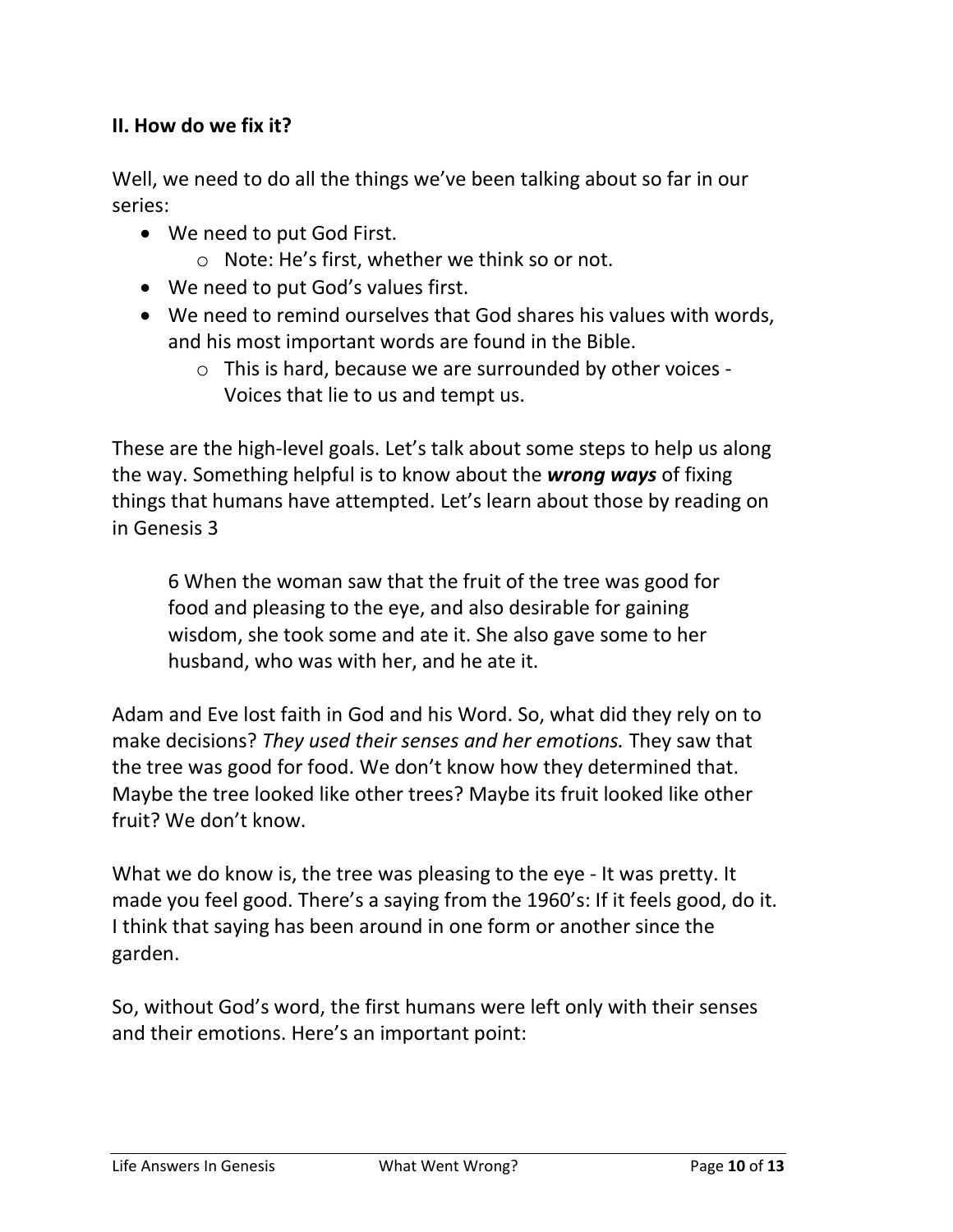## *Humans need God's word because we do not have any ability to sense ultimate reality on our own. -We never have, and we never will.*

So, the wrong way to fix the problems of our world is to trust in our senses and our emotions alone. The right way is to trust God's Word.

To learn a second bad way of dealing with the problems of the world, let's read one more verse in Genesis 3.

7 Then the eyes of both of them were opened, and they realized they were naked; so they sewed fig leaves together and made coverings for themselves.

Adam and Eve totally underestimated the size of the problem they had created. They thought there was some easy solution. Just grab some leaves off a tree, sew them together, and voila! We don't have time to finish the story today, but this doesn't work. What does? We get a hint down in verse 21:

21 The Lord God made garments of skin for Adam and his wife and clothed them.

So, Adam and Eve thought, "Not a big deal. Grab some leaves". God said, "no". Adam and Eve were unable to fix the problem. God had to do it. God had to supply the solution. He had to make the clothes to cover them out of animal skins. We learn something from this: *When people sin, something must die.* Plants don't have to die to give their leaves. Animals, on the other hand, *must* die to give up their skins. So, the wrong way to fix the problem is to *assume we can fix the problem on our own*. The right way is to realize that God must provide the solution.

This is what makes Christianity different than any other religion. Other religions believe that there is something wrong with the world, too. But the answer is human effort. Perform enough religious activities: Pray enough, fast enough, study enough, concentrate enough, work enough, and we will fix our world. For those who don't believe in God, it's study enough and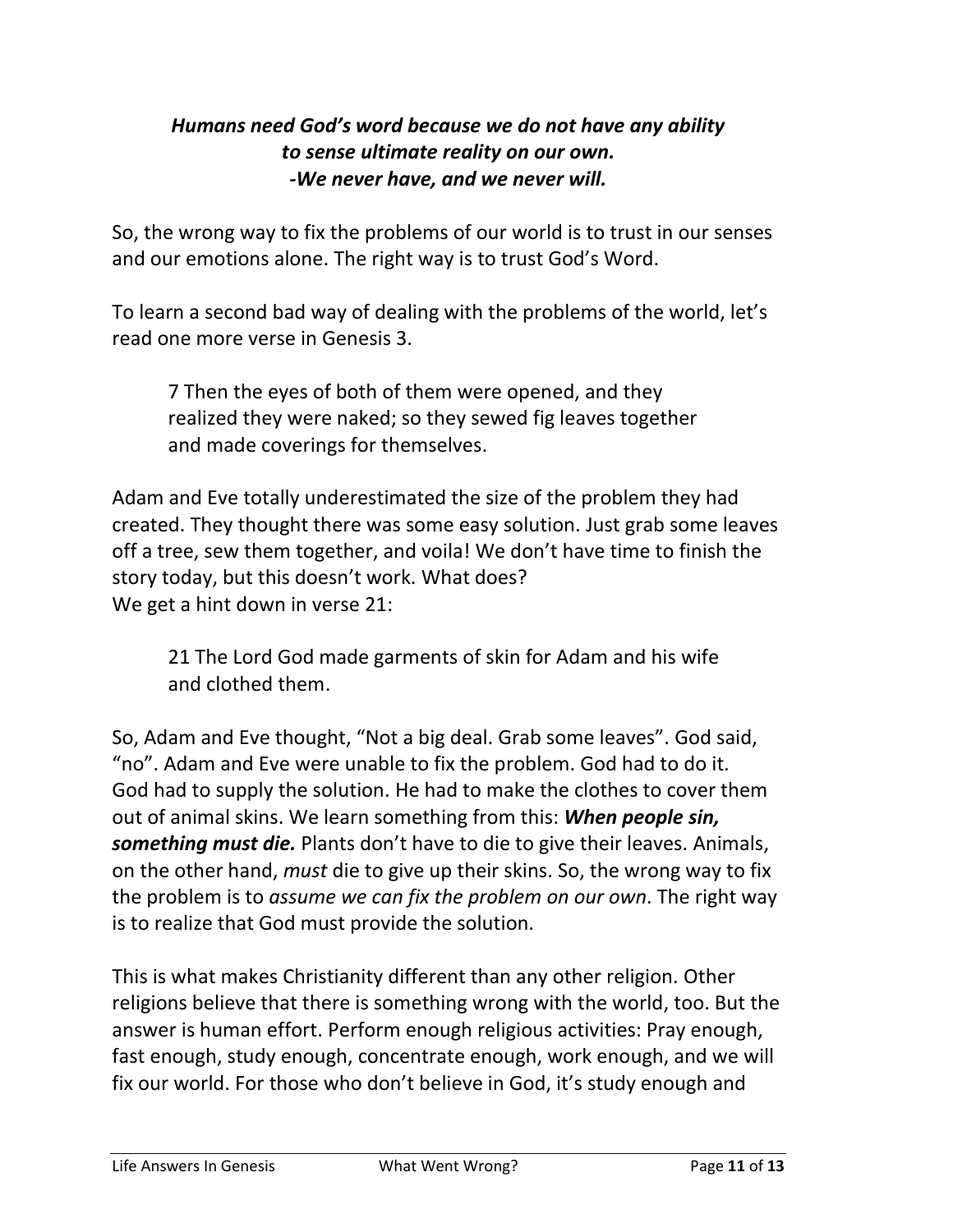work enough. But all the world views and religions of the world have this in common: *Everything is ultimately addressed through human effort.*

The world views problems individually.

- The world says the problem is war and violence, so we only need to find better diplomats.
- The world says the problem is the economy, so we only need to find better economists.
- The world says the problem is the environment, so we just need to come up with better regulations to stop polluting.

Now, diplomacy, the study of economics, laws, and other ways of addressing problems aren't wrong in themselves. But the Bible teaches that all problems are ultimately related so sin and to corrupt human hearts. Imagine a world where people don't want to fight. Imagine a world where everyone is fair. Imagine a world where people don't dump pollutants on their neighbors. Imagine that this is all voluntary and natural. That's what the world would look like if all human hearts were good. What we see is the result of fallen hearts. That's what needs to be addressed more than anything else.

There is much more to talk about concerning the solution to the world's problems. We'll talk more about this in our next session. For now, let's pull this all together.

## **Conclusion**

What went wrong with our world? The Bible teaches that humans were given a perfect world. God spoke to us using words, but we listened to the 'other voices'. We believed those voices instead of God. Because of this, our perfect world was broken.

How do we fix this? Everything we've been talking about in our series. We need to put God and his word first. We discussed a few things to help, but